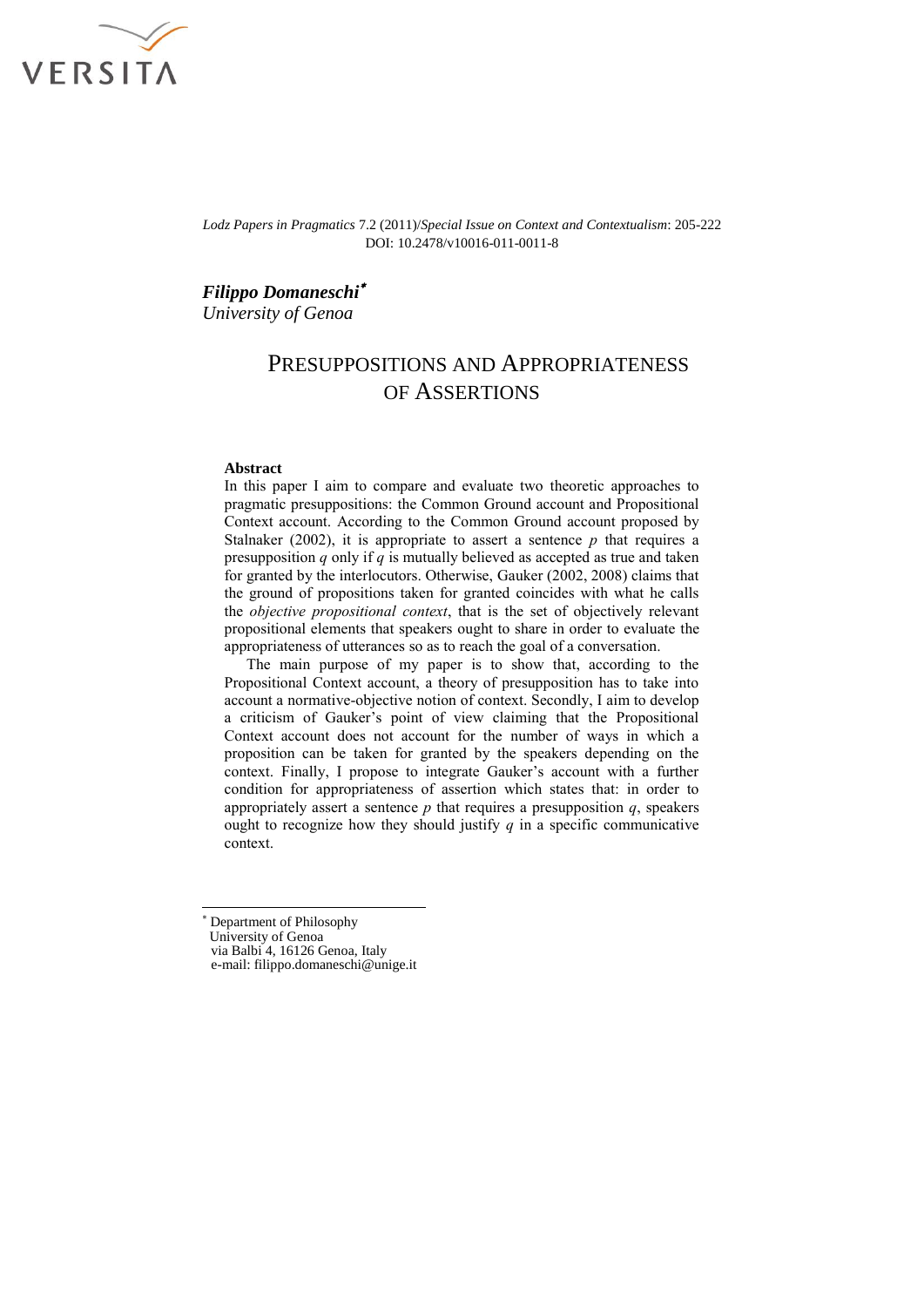

#### **Keywords**

presupposition, propositional context, epistemic contextualism, common ground, appropriateness conditions

# **1. Introduction**

In this paper I aim to compare and evaluate two theoretic approaches to pragmatic presuppositions: Common Ground account and Propositional Context account. According to the Common Ground account proposed by Stalnaker (2002), the common ground of presuppositions in a conversation at a particular time corresponds to the *cognitive context* given by the set of propositions that participants in that conversation at that time mutually believe as accepted as true and, for that reason, they take for granted. In this perspective, an assertion of a sentence  $p$  is appropriate only if at the time  $t$  the common ground includes the presupposition *q* required by *p*. Otherwise, Gauker (2002, 2008) claims that Stalnaker's cognitive account is not satisfactory in order to explain the phenomenon of presupposition. In Gauker's framework, presuppositions cannot be defined in terms of speakers' beliefs on the common ground. Rather, the ground of propositions taken for granted coincides with what he calls the *objective propositional context*, that is the set of objectively relevant propositional elements that speakers ought to share in order to evaluate the appropriateness of assertions so as to reach the goal of a conversation.

The first purpose of my paper is to argue that, according to Gauker's picture, a theory of presupposition has to take into account a normative-objective notion of context. Afterwards, I aim to develop a criticism and enrichment of Gauker's point of view. My critique is that even if the Propositional Context account identifies an objective criterion that fixes what speakers ought to share, there is no developed explanation of the number of ways in which a proposition can be taken for granted by the speakers depending on the context. A normative framework should take into account different ways of sharing presuppositions because the choice of a way of sharing is a condition for appropriateness of assertions. By an appeal to epistemic contextualism about justification, my proposal is that the proper way in which a propositional element of the propositional context ought to be taken for granted depends on the level of justifications required by the context. Finally, I propose to enrich Gauker's account with a further condition for appropriateness of assertions which states that: in order to appropriately assert a sentence *p* that requires a presupposition *q*, speakers ought to recognize how *q* should be justified in a specific communicative context.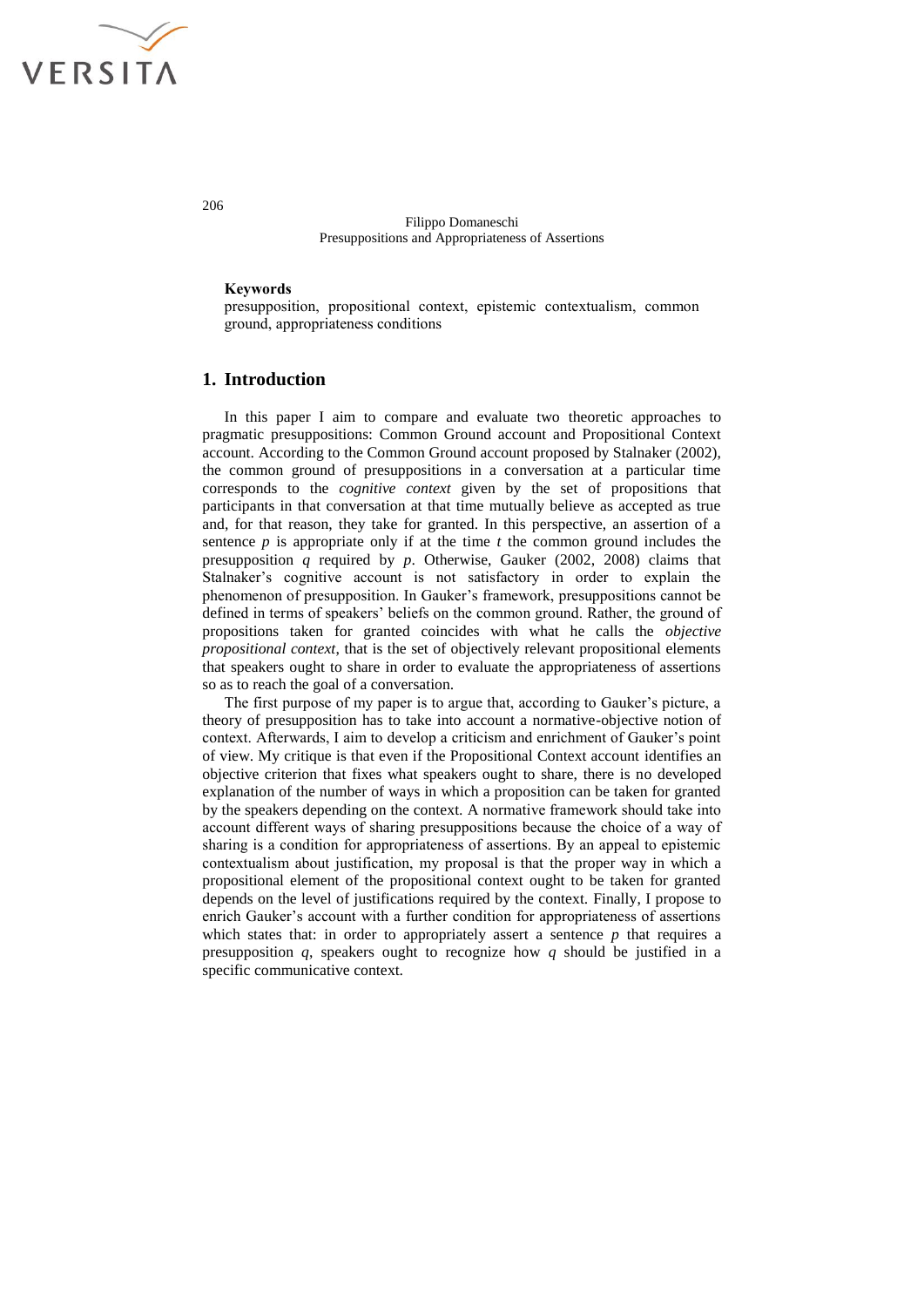

### **2. Presuppositions and cognitive context**

With Stalnaker (1974) analytic philosophy abandoned the notion of semantic presupposition to treat presuppositions as propositional attitudes. The focus of the theory shifted from the semantic level of sentences to the pragmatic level of utterances, therefore including the *cognitive context* of the speaker's background of beliefs. In this view, *common ground* coincides with the background of assumptions that are shared by the interlocutors that take part in a conversation. According to Stalnaker, common ground represents a condition for appropriateness of assertions: a sentence *p* presupposes *q* if the use of *p* would for some reason normally be inappropriate unless  $q$  is common ground.<sup>1</sup>

To explain what kinds of propositions do belong to the common ground, Stalnaker (2002) proposes that speakers' pragmatic presuppositions do not coincide only with their actual shared beliefs. Rather, common ground should be characterized in terms of *acceptance*.

Acceptance […] is a category of propositional attitudes and methodological stances toward a proposition, a category that includes belief, but also some attitudes (presumption, assumption, acceptance for the purposes of an argument or an inquiry) that contrast with belief, and with each other. To accept a proposition is to treat it as true for some reason. One ignores, at least temporarily, and perhaps in a limited context, the possibility that it is false. Belief is the most basic acceptance concept: the simplest reason to treat a proposition as true is that one believes that it *is* true. (Stalnaker 2002:716)

From this point of view, a propositional element *φ* belongs to the common ground if "in a group […] all members *accept* (for the purpose of the conversation) that *φ*, and all *believe* that all accept that *φ*, and all *believe* that all *believe* that all accept that  $\varphi$ , etc" (Stalnaker 2002:716).

Stalnaker provides therefore a definition of common ground as the set of propositional elements that interlocutors in a specific moment of a conversation mutually believe to be accepted as taken for granted. Hence, from this point of view, a speaker may appropriately assert a sentence *p* only if at time *t* speakers accept as true a presupposition  $q$  induced by a presupposition trigger in the sentence *p*. For example, the assertion of a sentence such as:

(1) It was Marie who broke the old Chinese vase.

**.** 

<sup>&</sup>lt;sup>1</sup> Many contemporary perspectives on presuppositions adopt a definition of the context of presupposition in terms of cognitive context, namely the context of common beliefs and assumptions of the participant in a verbal interaction (Stalnaker 1999, von Fintel 2000, Beaver and Zeevat 2007, Heim 1992, Thomason 1990).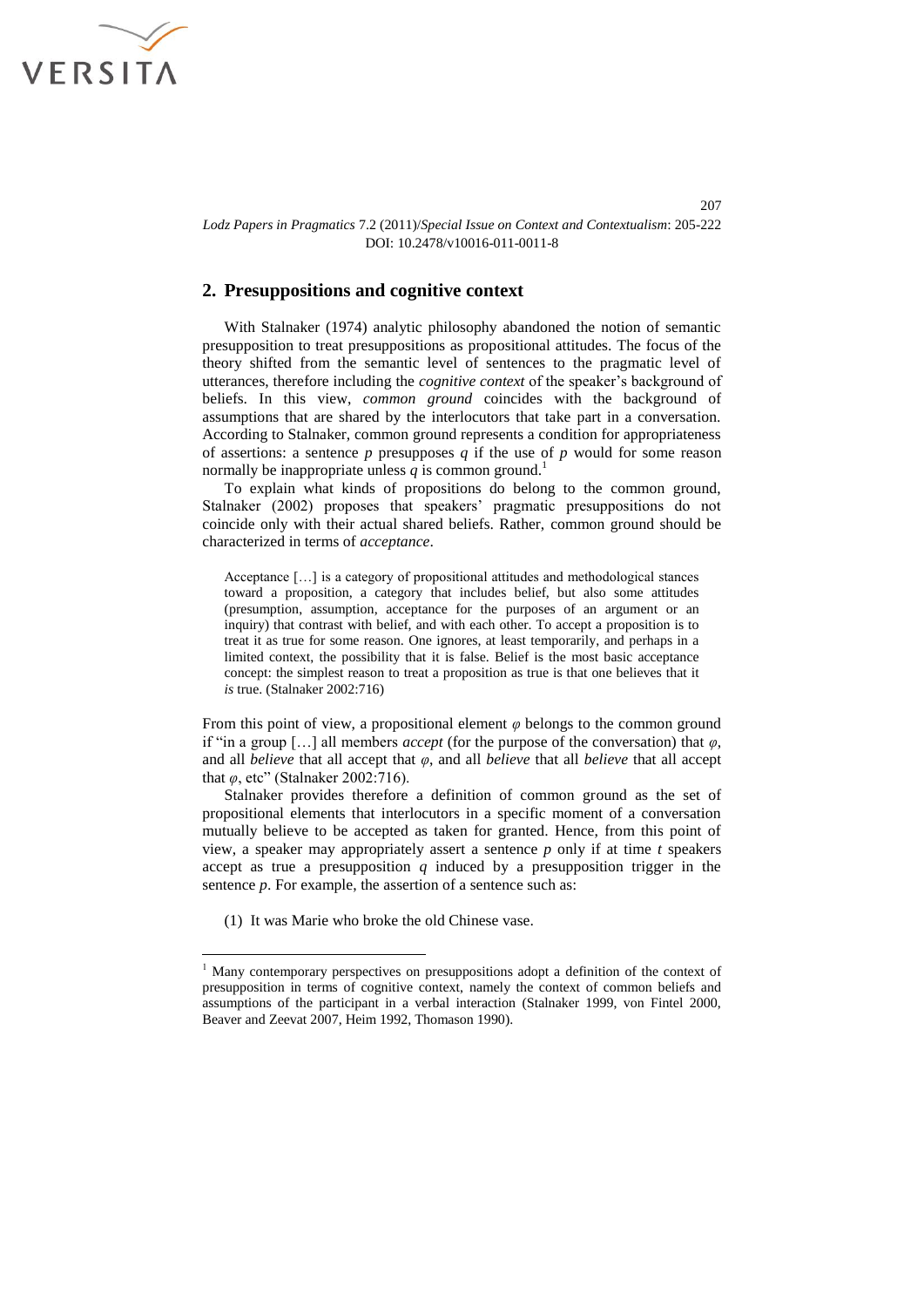

is appropriate only if it is mutually believed as accepted as true and therefore taken for granted by the participants that

(1p) Someone broke the old Chinese vase.

Stalnaker's account gives a theoretical assessment of the ground of presuppositions considering that participants in a talk exchange usually have different kinds of attitudes towards the propositions that they take for granted. To be exact, the Common Ground account is devised to grasp the idea that when speakers speak they "make *assumptions*, and what is assumed may become part of the common ground, temporarily. One may *presume* that things are mutually believed without being sure that they are. That something is common belief may be a *pretense* – even a mutually recognized pretense" (Stalnaker 2002: 705). For example, in the case of sentence (1), interlocutors may presuppose the required presupposition (1p) in a number of different ways depending on the context. The presupposition (1p) could be taken for granted by the participants because they actually believe that someone broke the old Chinese vase. In another conversational context, speakers may simply assume or presume that (1p) because, for example, they have inadequate reasons to believe that someone broke the vase. Moreover, in certain situations even if a speaker has reasons to believe that (1p) could be false she may decide to accept it as true, simply for the sake of the argument or to take it for granted in order to preserve cooperative behavior with her interlocutors. So, by the notion of *acceptance*, Stalnaker's cognitive framework takes into account the number of ways in which speakers may presuppose a proposition. In this view, the ground of shared presuppositions does not coincide only with common beliefs but it is characterized by a large set of different propositional attitudes.

There are mainly three problems connected with the Common Ground account that suggest abandoning the received framework. The first problem stems from cases of informative presupposition. Consider, for example, the traditional case from Kartunnen (1974):

(2) We regret that children cannot accompany their parents to the commencement exercises.

The speaker who utters (2) informs the parents that children have to stay outside the auditorium where the commencement exercises take place. This information is given as if it would be part of the common ground, namely as if this unshared belief would be already presupposed by the audience. According to Stalnaker, the assertion (2) sounds appropriate even if the presupposition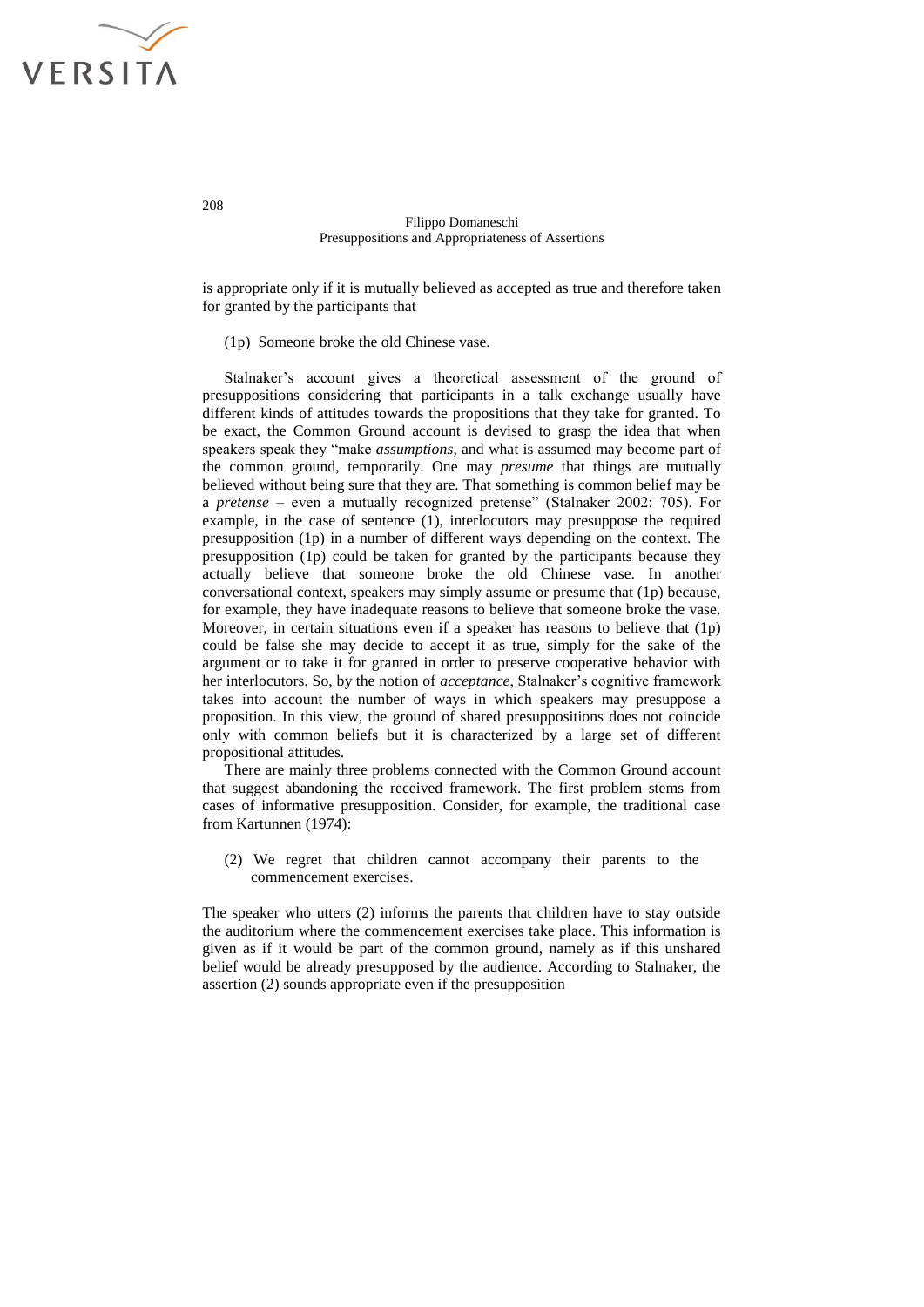

(2p) Children cannot accompany their parents to the commencement exercises.

required by (2) is not already part of the common ground before the time of the utterance. The reason is that  $(2p)$  becomes part of the common ground at what Stalnaker calls the *relevant time*, to be exact, "a point after the utterance event has taken place, but before it has been accepted or rejected" (Stalnaker 2002: 709n). Hence, at the time of appropriateness evaluation, the presupposition (2p) is already part of the common ground and once the hearers understand the content communicated by (2) the conditions for appropriateness of assertion (2) are already satisfied.

However, a problem for the Common Ground account lies in the idea that in order to presuppose a proposition speakers actually have to accept that as true. There are, in fact, many ordinary cases where participants in a conversation recognize an assertion as appropriate even if they are not prepared to accept as true the presupposition required or to add it to the common ground of presuppositions without objections.<sup>2</sup> For example, in the case of  $(2)$  it may happen that parents recognize the assertion as appropriate even if they are not disposed to accept the presupposition as true because they reject the idea of keeping the children outside the auditorium and therefore insist to bring them inside whether the organizers permit it or not (Gauker 1998: 162). Consider even the case of a teacher who says to her students:

(3) Of course, you already *know that* this year you will not have school holidays!

The teacher informs the students that they will not have their school holidays giving this unshared belief as presupposed (thanks to the use of the factive verb *to know* that is a presupposition inducer). In this case, students are constrained to accommodate the content of the proposition presupposed and the assertion of the teacher sounds appropriate. Nevertheless, it may happen that they are not disposed to accept the presupposition as true or to accommodate that without objections because they refuse the idea of staying at school during the holidays.

The second problem connected with Stalnaker's proposal is that in the received account there is not a neat criterion to distinguish between propositions that are assumed and presupposed (Sbisà 2002). Since common ground coincides with propositional elements that are mutually accepted as true, it does not account for the distinction between propositions that speakers actually believe true, from those that they accept as true for the purpose of the conversation (even if they are

**.** 

<sup>&</sup>lt;sup>2</sup> See Soames (1984: 486).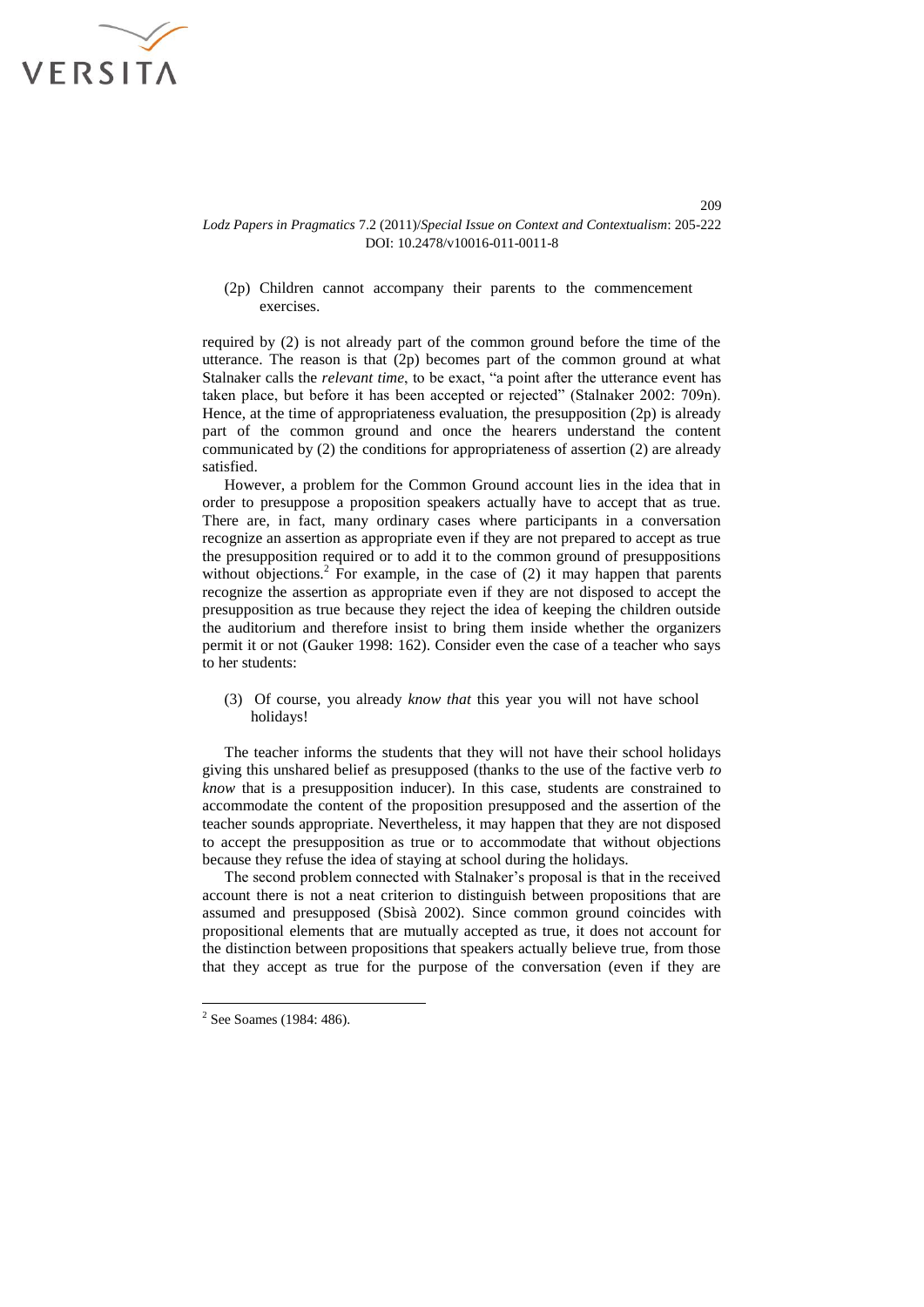

believed to be false). Without a precise criterion for this distinction, the Common Ground account does not make difference between the level of what is actually shared by the speakers and the level of those propositions that are simply considered shared by the participants in verbal interaction. For example, considering (1) again, Stalnaker's picture does not make difference between a hearer that recognizes the appropriateness of assertion (1) because she actually believes as true that someone broke the old Chinese vase and the cases in which (1) sounds appropriate because the speaker simply accepts (1p) as true for the purpose of the conversation even if she believes it to be false that someone broke the old Chinese vase.

Finally, the Common Ground account entails the *presupposition coordination problem.* That is the problem of how speakers coordinate presuppositions in determining the ground of propositions taken for granted in the course of a verbal interaction. For example, if I say to Daniela

(4) See you later near the school.

and while I go to our high school she goes in front of our music school, we fail in coordinating our presuppositions because we have a different perspective on the same situation. How can we decide what is the right interpretation of my assertion? How can we coordinate to converge towards a common ground? Since Stalnaker's account characterizes presuppositions in terms of speakers' beliefs on common ground, from this point of view, participants have to recognize what their interlocutors are presupposing in order to determine what is the common ground of the conversation. To be exact, if a speaker's aim is to talk in a way that the hearer will understand, "the speaker's part is to presuppose only what the hearer will recognize him or her to be presupposing, and the hearer's part is to attribute to the speaker only those presuppositions that the speaker really is making" (Gauker 1998: 163). From this perspective, the only solution available to the speakers to coordinate them is the abyss of reflexive thinking (I presuppose what my interlocutors think I think they presuppose, and so on) but this recourse clearly is not a solution because speakers are constrained in thinking reflexively to infinity without converging towards a precise common ground.

### **3. Presuppositions and normative objective context**

Gauker (1998, 2002) claims that the received cognitive account is not suitable to explain the phenomenon of presupposition. In his perspective, a theory of presuppositions should take into account the *objective propositional context*, to be exact, the set of objectively relevant propositional elements that speakers *ought* to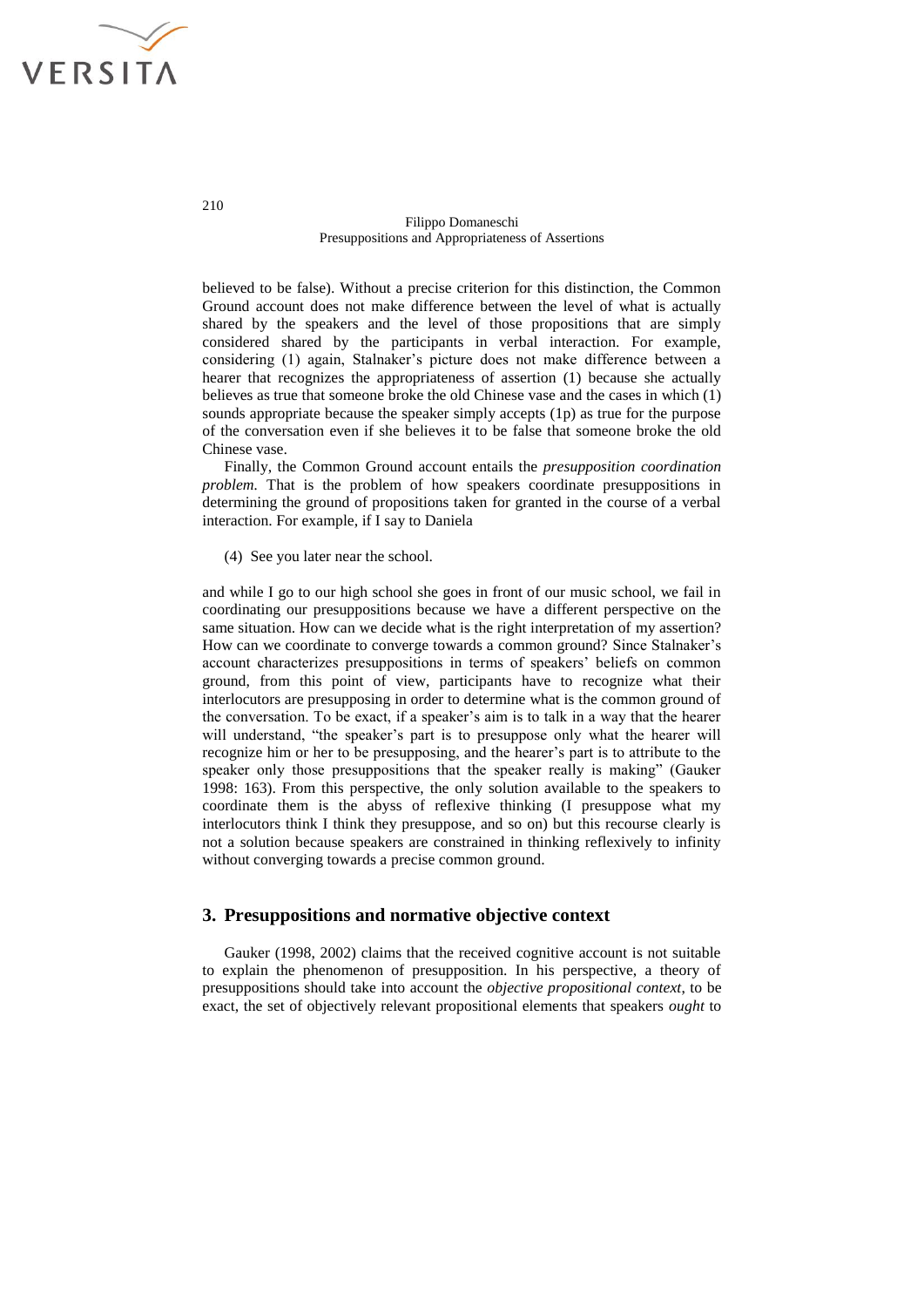

211

share in order to evaluate an assertion as appropriate so as to reach the goal of a conversation. Consider for example the case of a conversation about a very difficult academic examination. An assertion of the sentence:

(5) Allison went away *again.*

is appropriate only if speakers take for granted a propositional element such as:

(5p) Last examination Allison went away.

In this context (5p) is a propositional element that belongs to the propositional context. That is to say that the appropriateness of assertion (5) is satisfied only if speakers recognize that they *ought* to take for granted the propositional element (5p).

The set of propositions that constitute the objective propositional context consists of all the propositional elements describing facts that are *relevant* with respect to the goal of the conversation. For example, the assertion (5) cannot sound appropriate if interlocutors simply share any propositional element of the form "At a previous time *t* Allison went away from a place *l*". In fact, it would not be appropriate to assert (5) if speakers simply take for granted that

(5a) Yesterday Allison went away from the pub.

or

(5b) Allison one month ago went away from England.

because the goal of the conversation is to get information about the difficult academic examination. Rather, the necessary condition for appropriateness induced by the iterative expression *again* is satisfied if speaker and hearers recognize that there is a propositional element that is relevant to the topic of the conversation. To be exact, assertion (5) is appropriate only if there is some other time and place than the ones referred in (5) that are relevant in the conversation so that the propositional context contains the proposition that Allison went away from that place at that previous time – for example, such as the time and the place referred in (5p).

Gauker proposes therefore what we may describe as a *fictional* approach to presuppositions, where propositions taken for granted by the speakers do not coincide necessarily with what they actually believe, assume or presume, but with what they recognize as something that they ought to take for granted even if they do not actually believe, assume or presume that. In this sense, the propositional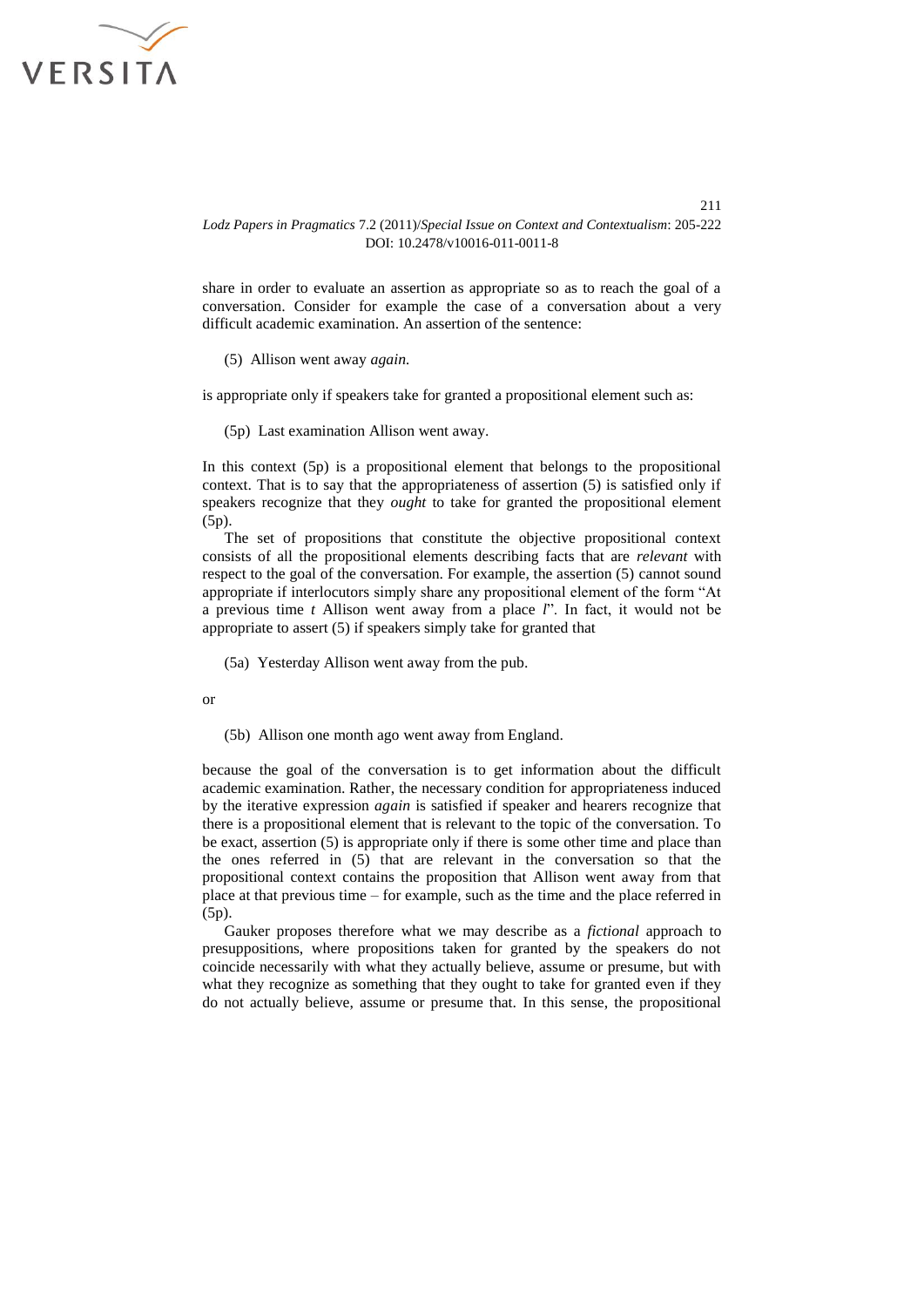

context is normative and objective. It is normative; in fact, since there is a unique propositional context that is coherent and relevant in the course of the conversation, to make a verbal interaction successful, speakers *ought* to share the set of propositional elements of the unique relevant propositional context. Moreover, the context is objective because the content of the propositional context is factually constrained and related to the goal of verbal interaction; therefore, it is mind-transcendent, that is it is independent of the psychological states of the speakers.

In Gauker's framework, as opposed to the Common Ground account, the appeal to a normative objective notion of context<sup>3</sup> allows to provide a proper explanation to the phenomenon of informative presupposition. In the propositional context account Gauker distinguishes between, on the one hand, the *objective propositional context*, and, on the other hand, what speakers *take as the context*. While the former corresponds to the set of propositional elements that speakers ought to share in order to reach the goal of a conversation, the latter represents the propositional elements that speakers believe as belonging to the propositional context proper, namely, their presuppositions. So, in the case of informative presupposition (2), what the hearer considers as belonging to the objective propositional context is different from what the speaker takes as the propositional context. That is because, while the speaker already presupposes (2p), the hearer does not consider that as part of the objective propositional context and, therefore, at the time of understanding the utterance she recognizes (2p) as new content. Despite this difference, the hearer assumes by default that the speaker is making appropriate assertions. Since assertions are appropriate only if the propositional elements required by the propositions uttered are part of the propositional context, at the time of appropriate evaluation the hearer considers propositional element (2p) as if it actually belongs to the objective propositional context. When the hearer realizes that the speaker considers *children cannot accompany their parents to the commencement exercises* as belonging to the objective propositional context, he or she may come to recognize that (2p) belongs to the propositional context, too, whether or not the hearer presupposed  $(2p)$  before assertion  $(2)$ . In this way, Gauker tackles the problem connected with the explanation of the cases of informative presupposition provided by the Common Ground account. In fact, since the hearer recognizes  $(2p)$  as a proposition that ought to be shared,  $(2p)$ becomes part of the set of propositions taken for granted independently of the psychological state of the hearer, namely without the hearer having to accept (2p) as true or to accept that without objections.

With the Propositional Context account Gauker explains the general norms of discourse in terms of external norms, namely, norms that fix what a speaker should

212

**.** 

<sup>&</sup>lt;sup>3</sup> Other normative perspectives are proposed by Ducrot (1972) and Sbisà (1999).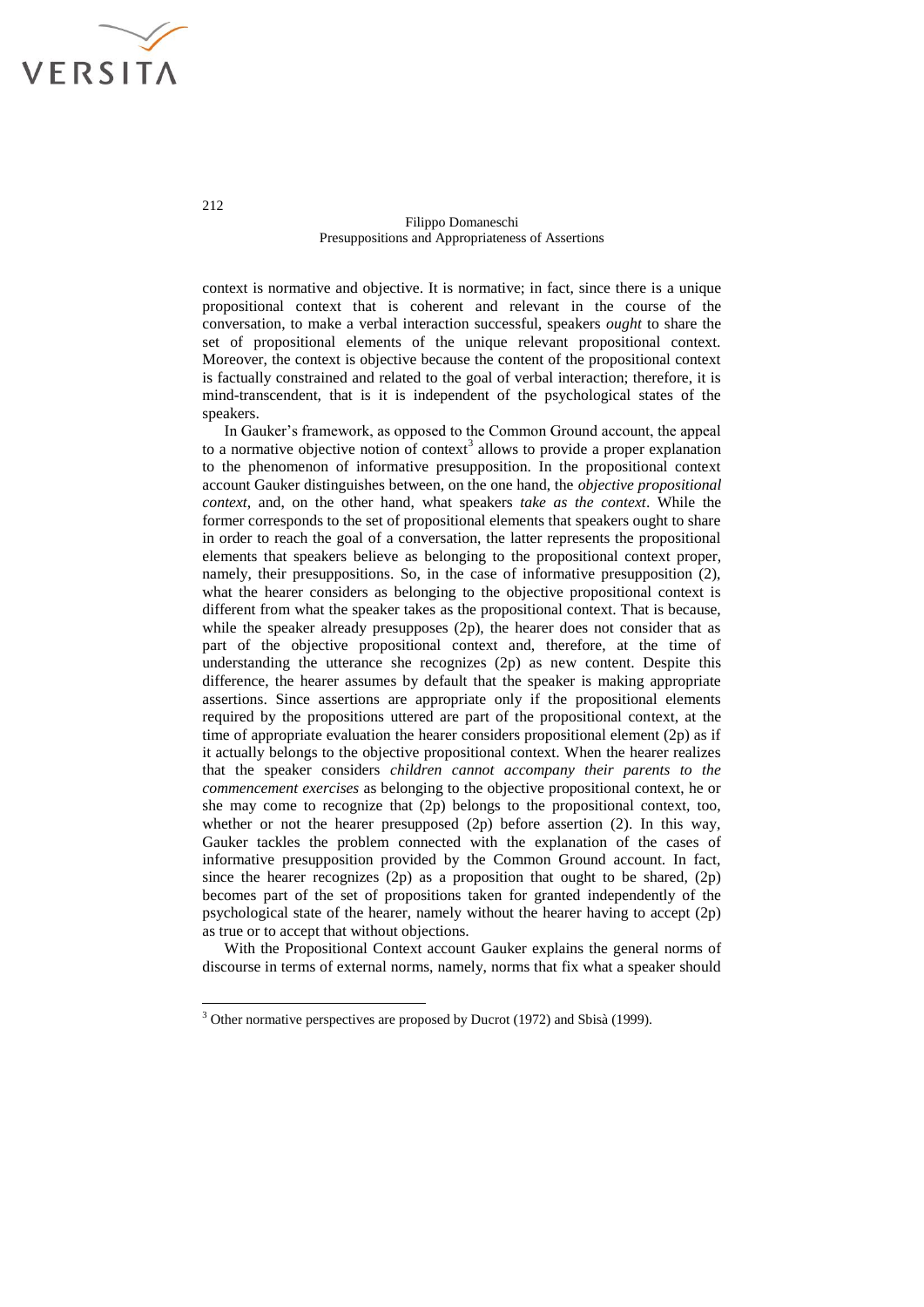

213

think or do given that the world is in fact a certain way (Gauker 1998: 154-157). Since features of the world such as the relevant facts connected to the goal of a conversation fix the norms of discourse, the criterion for the appropriateness of a speaker's assertion is not subjective but objective. Hence, the propositional context account is devised to grasp the distinction between what is actually shared by the interlocutors and the level of propositions that are considered as shared for the purpose of verbal interaction. In fact, the appropriateness of an assertion is independent of what propositions interlocutors actually share (such as in the case of (5a) and (5b) for assertion (5)). Rather, the condition that has to be met in order for an assertion of a sentence containing a presupposition inducer to be appropriate is satisfied only if speakers recognize what propositional elements they ought to take for granted and share with the interlocutors since they are relevant for the goal of the conversation, i.e. those belonging to the objective propositional context.

Finally, Gauker's picture seems to properly account for the presupposition coordination problem, avoiding the recourse to abyss of reflexive thinking. Consider again the context of assertion (4). The lack of coordination in this situation (the fact that while I go to high school, Daniela goes to our music school) is explained again by Gauker as a disparity between what the objective propositional context really does contain and what the take on the context of one of the participants to the conversation. Since the propositional element that ought to be taken for granted to appropriately assert (4) is objectively determined by the goal of the conversation, one of the two interlocutors has a wrong, mistaken presupposition. Hence, coordination is guaranteed if both speakers converge towards what is objectively relevant, namely the propositional elements belonging to the objective propositional context that is independent of speakers' intentions or beliefs and is instead determined by some objective relevant feature of the communicative situation.

# **4. A critique and enrichment of the Propositional Context Account**

In the previous sections, I have provided reasons to claim that, according to Gauker's proposal, a theory of presupposition has to take into account a normativeobjective notion of context. In the following, I present a criticism and enrichment of the propositional context account.

My critique is that Gauker's picture does not account for the different ways in which speakers may take for granted a proposition. As explained before, this point is explicitly treated in Stalnaker's picture. In fact, according to the Common Ground account, speakers may presuppose a proposition in a number of ways: beliefs, assumptions, hypothesis or presumptions. However, I have claimed that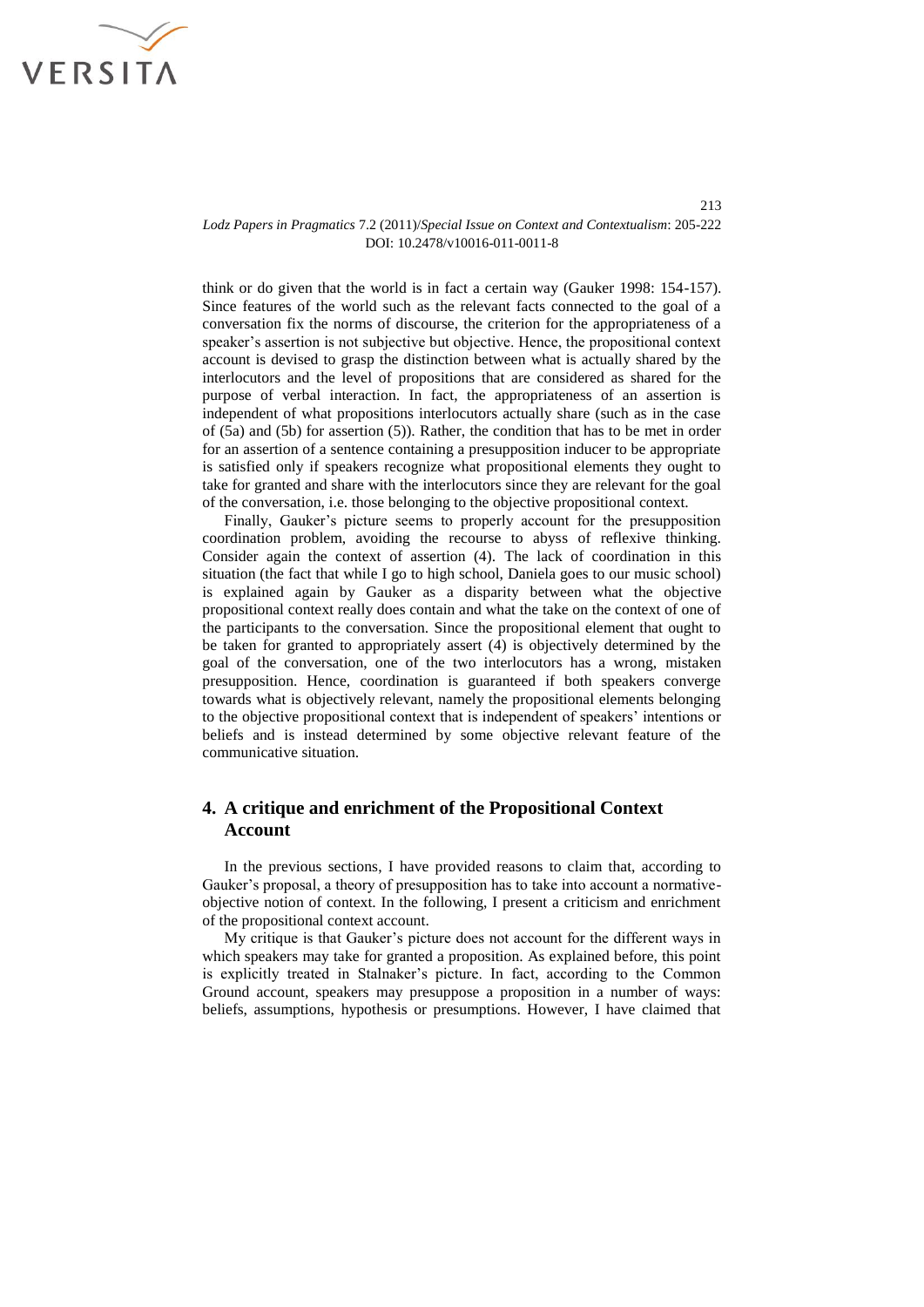

this treatment of different ways of sharing presuppositions entails objections that suggest abandoning Stalnaker's picture to adopt the Propositional Context Account. The core of the critiques lies in the idea that pragmatic presuppositions do not coincide with the psychological states of the speakers. Rather, the propositions taken for granted correspond to propositional elements that speakers ought to share even if they do not actually believe, assume or presume them.

I describe here two stereotypical communicative situations to claim that a normative framework should take into account different ways of sharing presuppositions because the choice of a way of sharing is a condition for appropriateness of assertions. Moreover, I propose an explanation of the ways of sharing that is independent of speakers' psychological states but is connected with the epistemic standard that is an objective feature of the context. As first approximation, I suggest that to appropriately assert a sentence *p* that requires a propositional element  $q$ , interlocutors should be able to properly justify  $q$ . In the last paragraph, I will put forward a weaker claim: speakers are not supposed to actually have the right justifications for *q,* but they have to recognize the *kind* of justification required for *q* by the specific goal of the conversation.

First of all, consider the case of a hearing at a tribunal where B is the judge and she is questioning A, who is the main eye-witness of a bloody murder. During the direct examination A makes the assertion:

(6) Bob is a butcher *too.*

Many elements indicate the possibility that the murderer is a butcher. So, by asserting (6) A is communicating that Bob could be suspected of being the murderer. The necessary condition for appropriateness triggered by the presupposition inducer *too* is satisfied only if either there is in the context a "other" relevant butcher  $x \neq Bob$  so that a proposition of the form "x is a butcher" belongs to the objective propositional context or Bob has a relevant property  $P \neq$  butcher so that "Bob is a P" belongs to the objective propositional context. Let us assume that in this specific communicative context Max is a butcher already suspected of being the murderer by the trial jury. In this context,

(6p) Max is a butcher.

is the relevant propositional element of the objective propositional context that speakers ought to take for granted and share with the participants in order to evaluate the assertion (6) as appropriate.

The goal of the conversation here is to obtain the legal truth about the sequence of the events connected to the bloody murder. Therefore, in this context there is a high epistemic standard, namely, a high level of justification about the content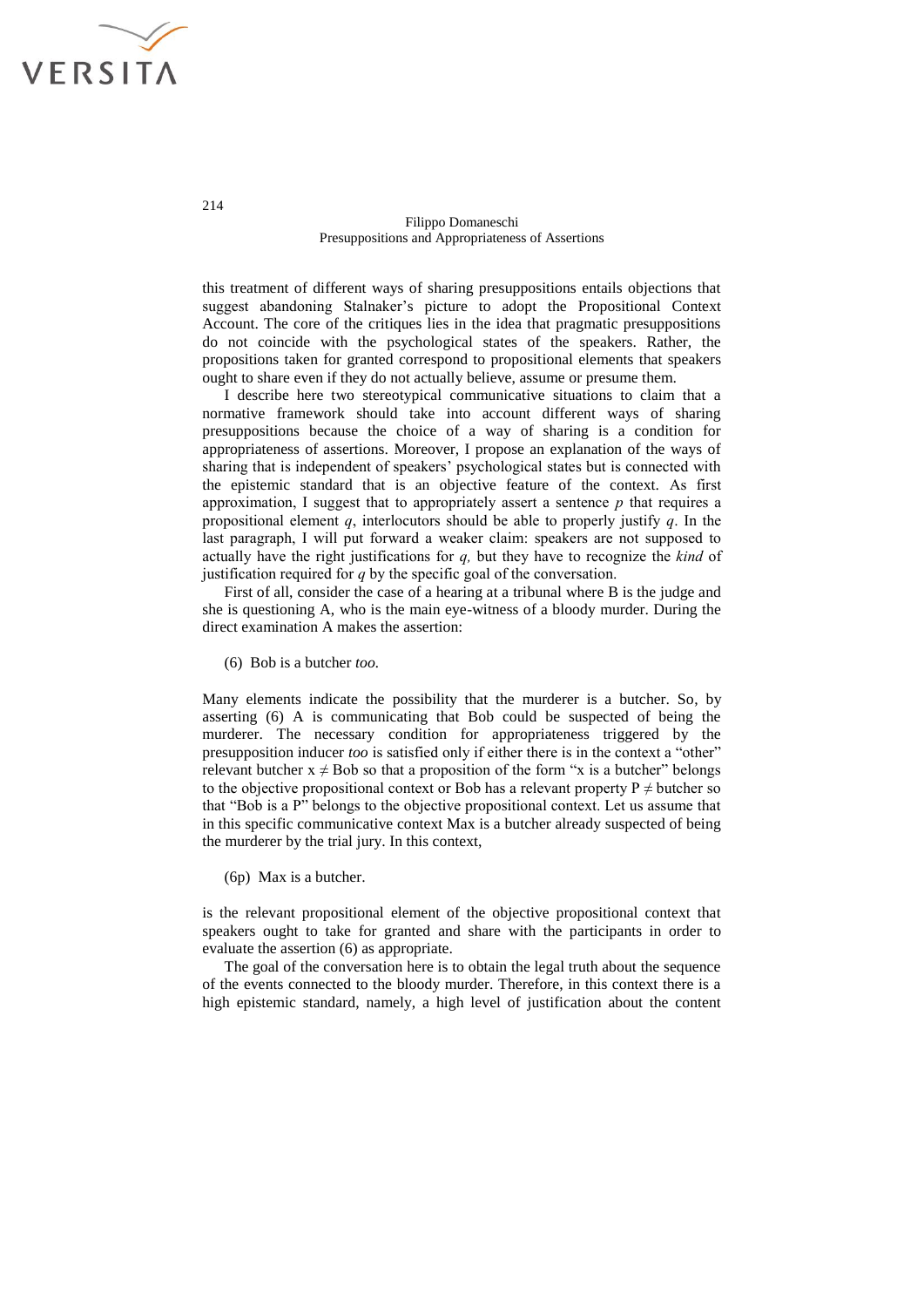

215

expressed by the utterances is required. This means that, considering assertion (6), speaker A should be able to give reasons to prove and demonstrate the truth of the sentence *Bob is a butcher too*. Since the appropriateness condition that should be satisfied for asserting (6) is that speakers should recognize that (6p) ought to be shared with their interlocutors, it is necessary that, first of all, the presupposition required satisfies the proper level of justification itself. Hence, the appropriateness condition for (6) should involve strong justifications not only for Bob's job but also for Max's occupation. To be exact, for appropriately asserting (6), there should be strong justifications available for *Max is a butcher* in order for it to be taken for granted (6p). For example, in the context there should be reasons available to the speakers such as: it is proved that Max is the owner of a butcher shop, a lot of people have attested that Max is a butcher, etc. Thus, the appropriateness conditions for asserting that *Bob is a butcher too* in this situation are that: (i) speakers have to recognize that "Max is a butcher" is a relevant propositional element of the objective propositional context that satisfies the requirement of the presupposition trigger in (6) and therefore it ought to be taken for granted; moreover, (ii) speakers have to recognize that *Max is a butcher* should be justified with strong, objective and certified justifications.

Indeed, assertion (6) could sound *inappropriate* for two reasons: either condition (i) or epistemic condition (ii) is not respected. In the first case, as claimed by Gauker, it would be inappropriate to assert (6) if there would be in the context no other relevant  $x \neq Bob$  who is a butcher. Condition (ii) is not respected if A would assert (6) and speakers in the context would have reasons to believe that there are not enough justifications for (6p). Suppose for example that, during the trial, no-one imagined that Max could be a butcher until Max himself claimed that he was a butcher and, successively, witness A uttered that *Bob is a butcher too*. Everybody in the court had heard Max's assertion and thus considered (6p) the relevant propositional element to satisfy (6). Nevertheless, neither A who utters (6), nor the judge, nor the jury, nor anyone else in the court room believe that there are sufficient justifications to prove that *Max is a butcher*. So, the fact that the propositional element "Max is a butcher" is supposed to be not strongly justified makes assertion (6) sound inappropriate. In fact, in this case, the judge could stop A, rejecting his assertion as inappropriate by asking: *Hey, wait a minute! Are there good reasons to believe that Max is a butcher? Can we trust Max's assertion? We are in a court of law and we need to prove and be sure of that*. 4

Consider now a similar situation where A and B are commuters on the train. They are talking about different matters simply to help pass the time during their boring train journey that they usually make every morning. During this small talk A asserts:

**.** 

<sup>&</sup>lt;sup>4</sup> See the *Hey wait a minute!* test proposed by Kai von Fintel (2004).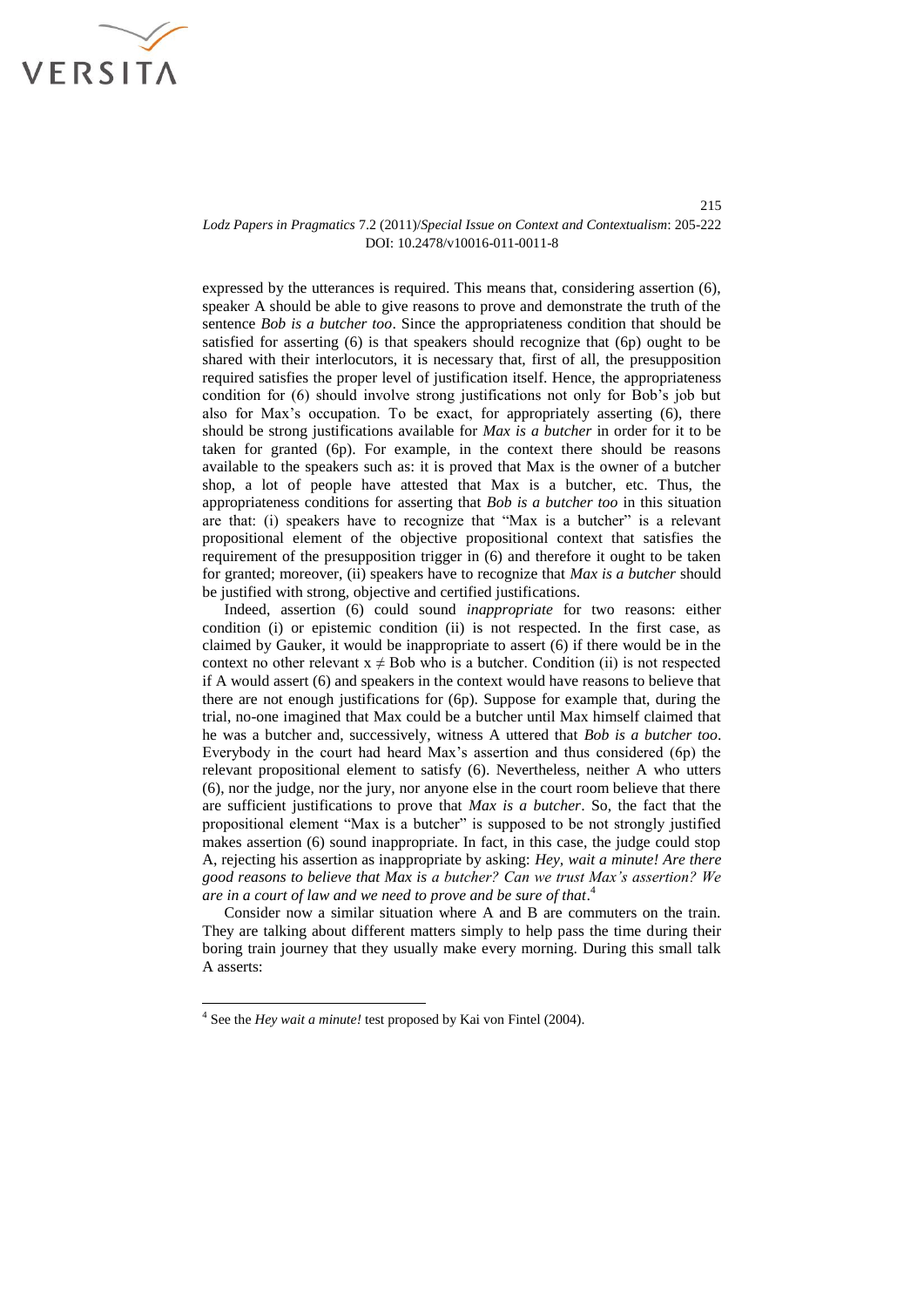

#### (6\*) Bob is a butcher *too.*

The topic of the conversation is about A and B ex-school friends' occupations and in the previous part of the conversation they remembered that Max, an exclassmate they almost never meet, is a butcher. Once again, the relevant propositional element that ought to be shared by A and B in order to assert and evaluate the assertion of sentence (6\*) as appropriate is:

(6p\*) Max is a butcher.

In this conversation, the appropriateness conditions for assertion  $(6^*)$  are quite different to those of the previous example. On the one hand, as in the context of the court of law, the presupposition trigger *too* induces the requirement that assertion (6\*) is appropriate only if, in the communicative situation, either there is some "other" than Bob that is relevant in the conversation so that the propositional context contains the proposition that that person is a butcher or Bob has a relevant property  $P \neq$  butcher so that a proposition of the form "Bob is a P" belongs to the propositional context. Moreover, and again like in the previous case, the relevant propositional element that satisfies (6\*) is (6p\*), namely, "Max is a butcher". On the other hand, unlike the case of the court of law, the goal of the conversation here is simply to kill time during a boring train journey by talking about mutual friends' jobs. In this situation, there is therefore a low epistemic standard, namely, speakers are not required to provide a high level of justification about the content expressed in their utterances. Hence, the same goes for the level of the presuppositions induced by the propositions uttered which means that a weaker condition is required to take for granted a propositional element of the propositional context. Assertion (6\*) is appropriate in the context of the small talk if both A and B recognize that the propositional element  $(6p*)$  is properly justified just if, for example, they remember that the last time they met Max he was a butcher, or they may even assume the fact because they simply heard about that. So, to appropriately assert (6\*) speakers simply have to recognize that they ought to take for granted and share with their interlocutors  $(6p*)$  and they have to recognize that to take for granted (6p\*) it is sufficient that there is some weak reason available for the proposition required.

In both the previous situations the same propositional element of the propositional context satisfies the same proposition as asserted in two different conversational contexts. Nevertheless, on further examination, there is a difference in the conditions for the appropriateness of the assertions and this difference lies in the epistemic context. The reason is that, according to epistemic contextualism about justification, "the standards for justified belief that a subject must meet in order to render true a sentence describing a belief of hers as justified vary with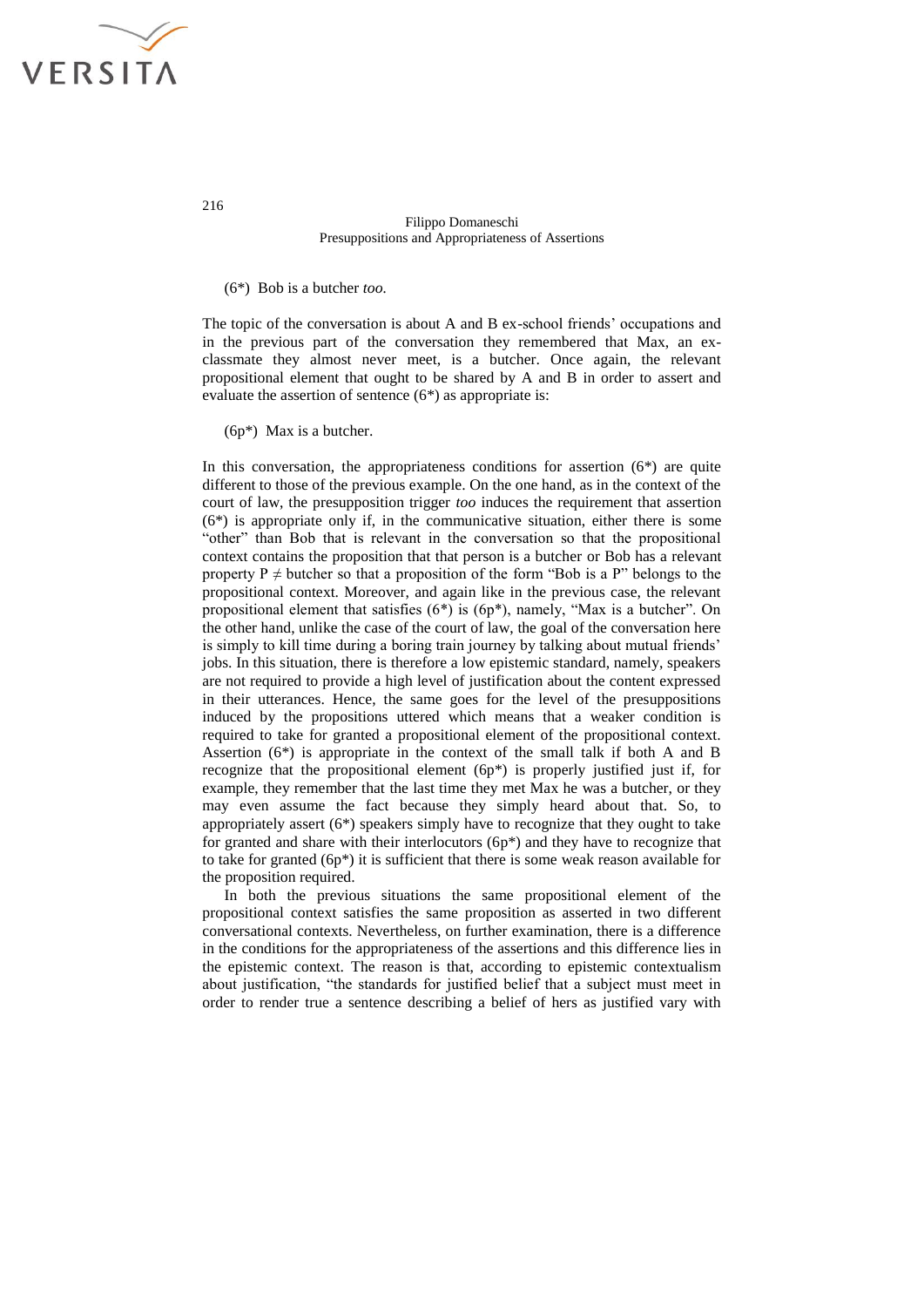

217

context" (DeRose 1999: 4).<sup>5</sup> Since the level of justification that a speaker must meet in order to consider a proposition justified varies from one situation to another, the same goes for the presuppositions required by a proposition containing presupposition triggers. This means that if in a specific context a high level of justification is required for the propositions uttered by the speakers, the same epistemic requirement regards the presuppositions induced by the propositions uttered. The previous analysis allows us to acknowledge that the epistemic requirement regarding the level of presuppositions represents a condition for appropriateness of assertions because an assertion sounds appropriate if there are not reasons to believe that the presuppositions required are not properly justified. So, the conditions for the appropriateness of assertion *p* that requires *q* are not satisfied simply if speakers recognize that they ought to share presupposition *q* as a result of belonging to the propositional context. Rather, it is necessary to add another condition to the one given by Gauker's normative account. It is an epistemic condition which establishes that assertion *p* that requires a presupposition *q* is appropriate if:

 $\triangleright$  Speakers recognize that *q* should be justified according to the level of justification required by the goal of a conversation.

The kind of justification of a presupposition fixes the proper way in which a propositional element of the propositional context ought to be taken for granted and shared with the participants in verbal interaction. To be exact, the level of justification represents a *way of sharing* presuppositions that does not depend on the speakers' psychological states (their beliefs, assumptions, presumptions, etc.) but on an objective feature of the communicative situation such as the goal of the conversation.

### **5. Justifications taken for granted**

1

What does it mean that speakers have to recognize how a propositional element of the propositional context *should be justified*? Consider the case of a scientific brain trust. During a conference on the features of chemical elements Prof. A asserts:

<sup>5</sup> Epistemic contextualism is a thesis about the meaning of the verb *to know*. In this paper, nothing needs to be said about *to know* in order to make the point about conditions on the appropriate use of sentences containing presupposition triggers. What I take from epistemic contextualism is the idea that how much justification may be enough to consider a proposition properly justified varies from one situation to another; that is a central idea in epistemic contextualism about justification (Annis 1978, Sosa and Villanueva 2000).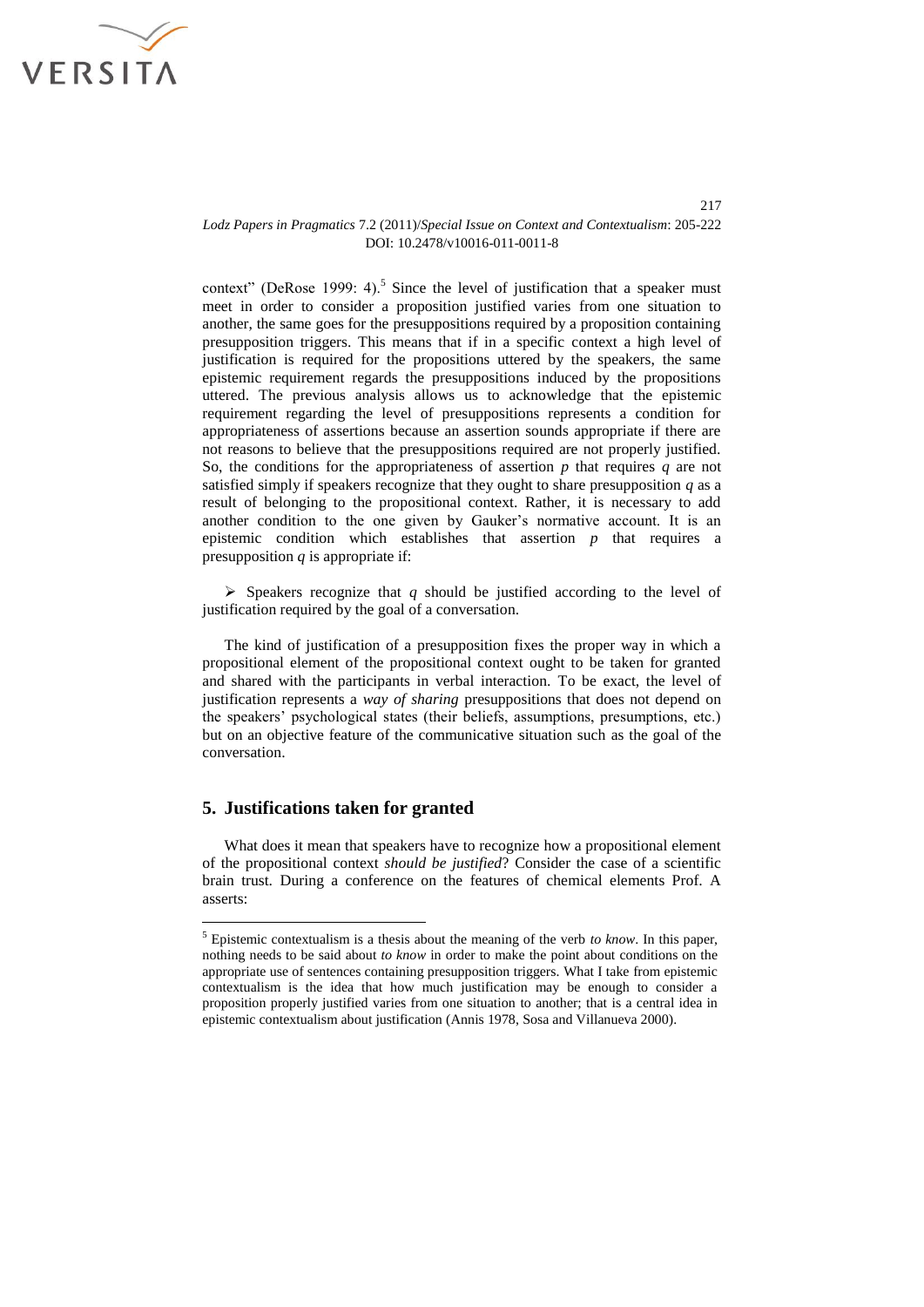

#### (7) Sulphuric acid is a strong acid *too.*

Since a previous part of the conference was focused on the proprieties of strong acids such as hydrochloric acid and nitric acid

(7a) Hydrochloric acid is a strong acid.

and

(7b) Nitric acid is a strong acid.

are propositional elements of the propositional context. According to what I have claimed before, given the purpose of this dialogue, the propositional elements that belong to the propositional context should be highly justified. In order to explicitly provide strong justifications for propositional elements (7a) and (7b), speakers in this situation should describe, for example, the particular scientific experiments carried out in the past to prove that *Hydrochloric acid is a strong acid*. Nevertheless, it is not necessary that the whole audience actually possess all the justifications for *Hydrochloric acid is a strong acid* and *Nitric acid is a strong acid* so as to recognize assertion (7) as appropriate. Indeed, a student in the audience may evaluate (7) as appropriate without actually having the proper justifications for (7a) or (7b) but simply deferring to the experts the faculty to provide them. Rather, (7) sounds appropriate if (i) the student (or any other interlocutor) recognizes that, for example, "Hydrochloric acid is a strong acid" is a relevant propositional element that ought to be shared and (ii) he recognizes that it should be justified with strong scientific arguments. In fact, if there were in the context of the conference good reasons to believe that Professor A was be able to strongly justify *Hydrochloric acid is a strong acid* within the current scientific criteria, hearers in the audience could stop him by rejecting assertion (7) as inappropriate and requiring him to provide strong reasons for (7a). Therefore, my claim is not that speakers should properly and directly justify propositional element *q* that belongs to the propositional context; it would be too strong of a requirement to ask that speakers always possess the right justifications for *q*. A weaker claim is, however, essential for acceptability conditions of a presupposition: speakers ought to recognize the *kind* of justification required by the specific goal of the conversation. An objection to my proposal could be that interlocutors do not need to recognize how a presupposition should be justified but they just have to accept that there is some justification available, deferring to the experts the ability to provide that. Nevertheless, if all this were so, there would be no difference between the high epistemic condition that speakers should respect in order to accept a presupposition in a court of law and the lower one in the context of small talk.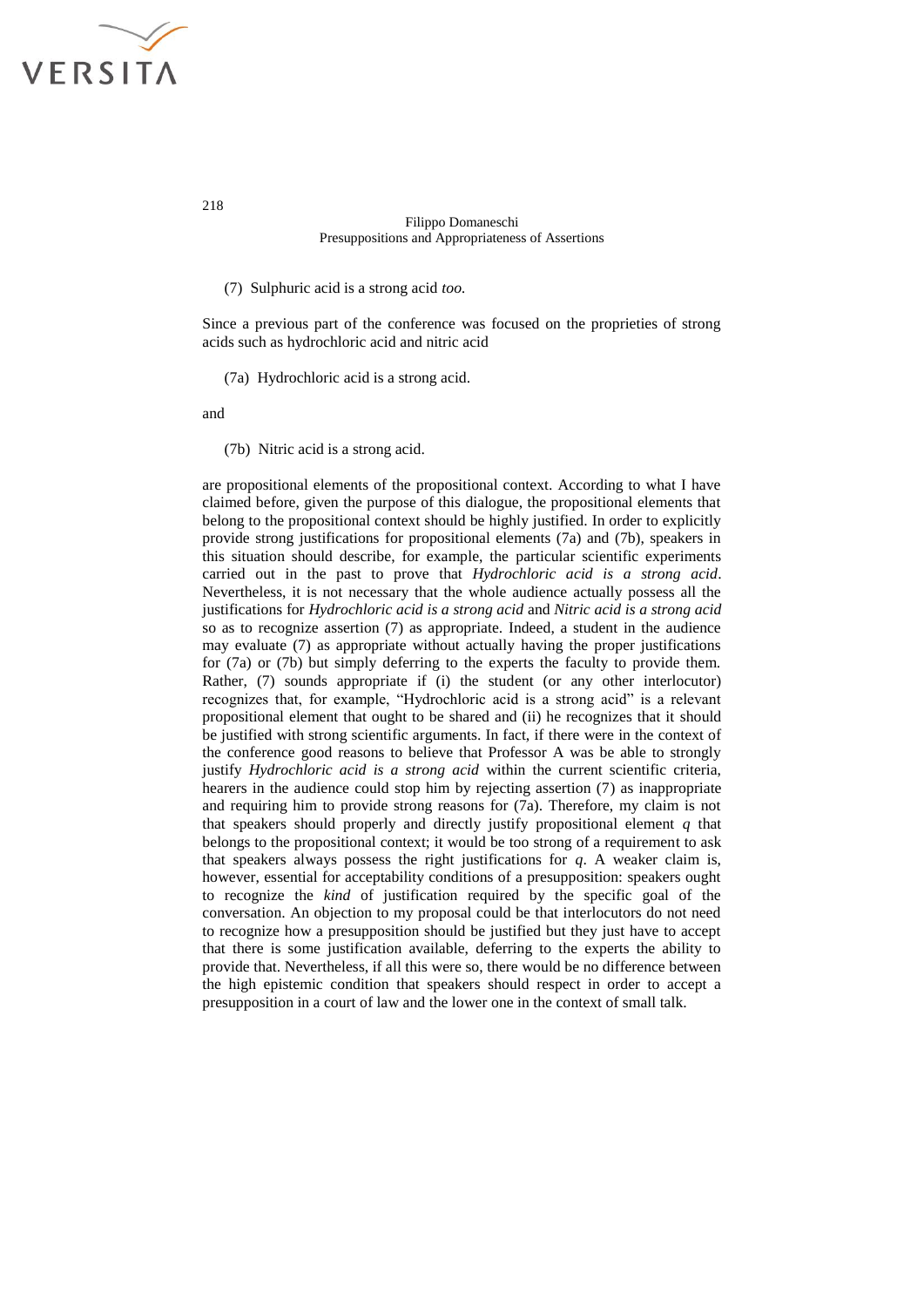

To this end, consider a further case of informative presupposition, a panel discussion among politicians where one claims:

(8) Chinese economic growth is another cause of the American economic crisis.

Assertion (8) sounds appropriate here if interlocutors identify a "other" relevant cause of the American economic crisis so that a proposition of the form " $x \neq$ Chinese economic growth is a cause of the American economic crisis" belongs to the objective propositional context, such as, for example:

(8p) The high level of global inflation is a cause of the American economic crisis.

Since (8p) belongs to the propositional context, it is an assumption that the speaker who asserts (8) ought to make, namely, something for which she or he is responsible. Likewise, hearers that accept the appropriateness of assertion (8) by default ought to make the same assumption. In this context to be responsible for (8p) means being able to justify (8p) strongly.<sup>6</sup> Therefore, even those hearers that accept the appropriateness of (8) by default should provide strong justifications sufficient for taking for granted that *The high level of global inflation is a cause of the American economic crisis*. Clearly, most hearers among the television viewers that accept (8) as appropriate actually do not possess a broad set of strong economic reasons to prove (8p). Equally, the politician that asserts (8) actually could possess no proper justifications for (8p); in fact, he or she simply could implicitly defer to the experts the required economic justifications. However, noone would be disposed to evaluate (8) as appropriate if there would be reasons for believing that the politician is not able to strongly justify (8p). Thus, assertion (8) is not appropriate in this context if the speaker and hearers are actually epistemically justified in accepting proposition (8p). Rather, it is appropriate to assert (8) if both the speaker and hearers identify the propositional element that they ought to share and how this proposition should be justified. Once recognized how a proposition taken for granted should be justified, if in the context there are no reasons to believe that there are not justifications available to properly justify that, the assertion sounds appropriate.

<sup>&</sup>lt;sup>6</sup> The level of reliability here is not as strong as the one required in the context of a court of law. In this case, the politician should be able to give reasons about his presuppositions in order to persuade the audience that he has the proper economic preparation to assert (8).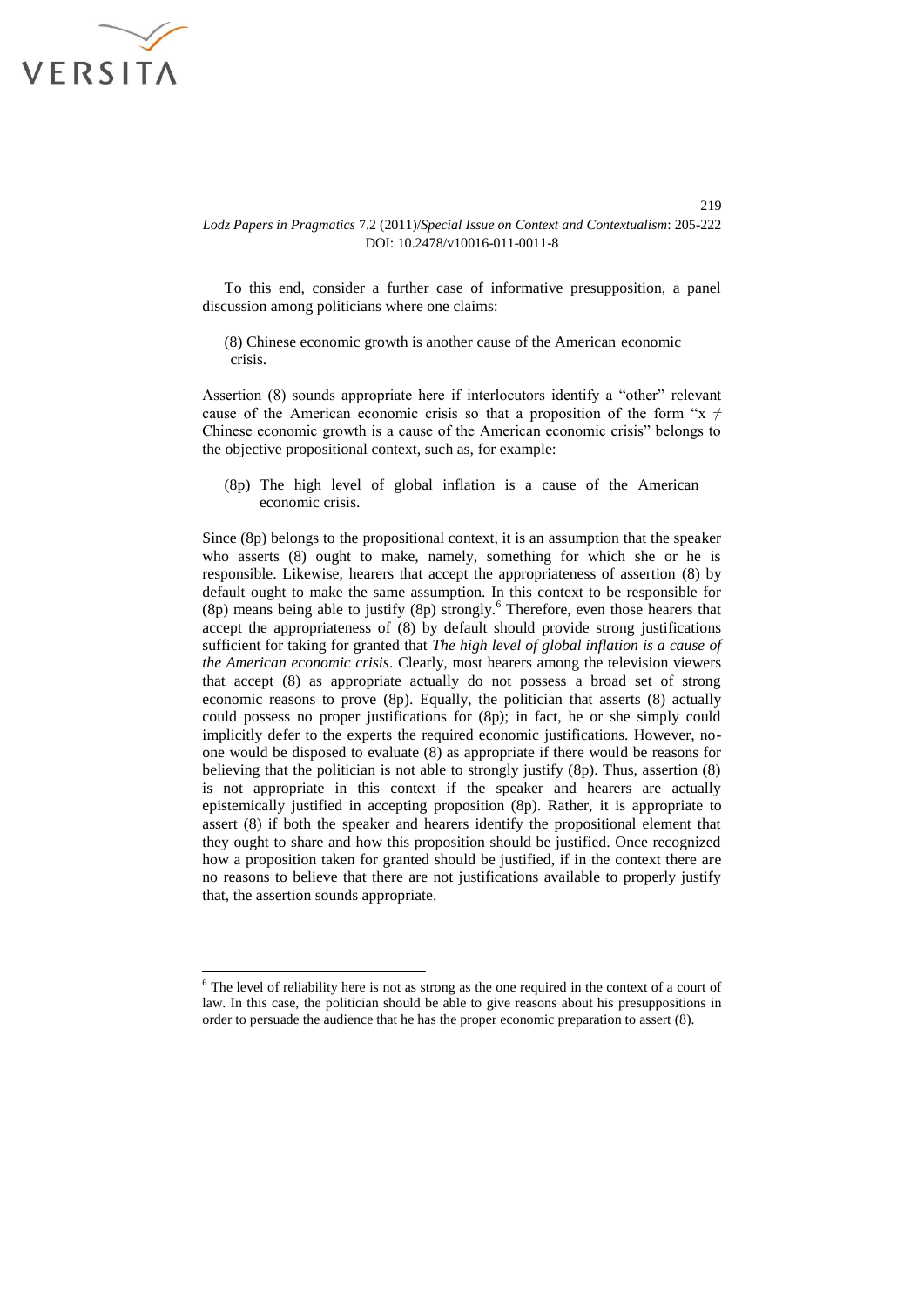

#### **4. Conclusion**

Even if this paper did not aim to develop a theory of presupposition, my conclusions lead me to draw some considerations on the role of presuppositions in a broader theory of language. In the previous analysis, I have provided criticism and enrichment of Gauker's framework and, for that reason, I have adopted a perspective where presuppositions are a condition for appropriateness of assertions. Within a framework that takes into account an objective-normative notion of context, my claim enforces the idea that pragmatic presuppositions are a prerequisite for the appropriateness of assertions uttered by the speakers during verbal interaction. In fact, my proposal is devised to show that the appropriateness of assertions is not guaranteed simply if the content of a presupposition required by a sentence satisfies the assertion of that sentence. Rather, a theory of presupposition has to take into account also the different ways in which speakers may take for granted a proposition. The reason is that the choice of the right way of sharing is a condition for appropriateness of assertions. As I have shown, the proper way in which speakers ought to take for granted a proposition is independent of their psychological states but is connected with the epistemic standard that is an objective feature of the context. My conclusion is that in addition to Gauker's idea that (i) an assertion is appropriate if speakers recognize that propositional element  $q$  induced by sentence  $p$  belongs to the propositional context, (ii) an assertion  $p$  is appropriate only if speakers recognize how  $q$  should be justified with regards to the level of justification required by the conversational context.

If my argument is sound, the next step for Gauker's proposal is to investigate the relation between conditions for appropriateness (i) and (ii), in order to understand if and how the proposed condition (ii) regarding the way of taking for granted propositions may influence and determine (i) what speakers take for granted, namely the determination of the content of the propositions that ought to be shared.

### **References**

- Annis, David. 1978. A Contextualist Theory of epistemic Justification. *American Philosophical Quarterly* 15: 213–229.
- Asher, Nicholas. 1999. Discourse structure and the logic of conversation. In: Ken Turner (ed.), *The Semantic/Pragmatic Interface from Different Points of View*. Oxford: Elsevier, 19–48.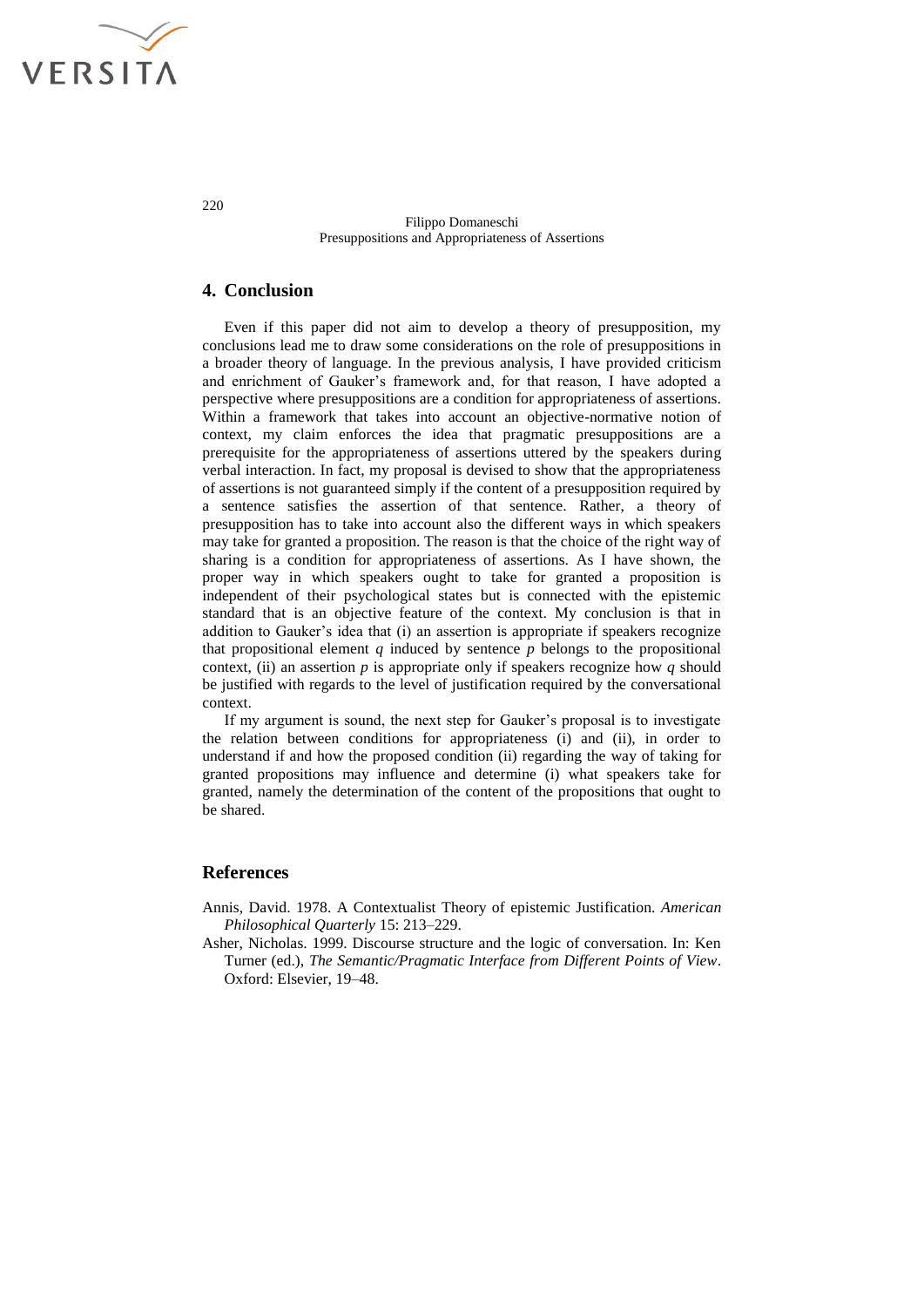

- Beaver, David and Zeevat, Henk, 2007. Accommodation. In: Gillian Ramchand and Charles Reiss (eds.), *Oxford Handbook of Linguistic Interfaces*, Oxford: Oxford University Press, 533–538.
- DeRose, Keith, 1999. Contextualism: An Explanation and Defense. In: John Greco and Ernest Sosa (eds.), *The Blackwell Guide to Epistemology*, Oxford: Blackwell, 187–205.
- Ducrot, Oswald, 1972. *Dire et ne pas dire*. Paris, Hermann.
- Gauker, Christopher. 1994. *Thinking out loud. An essay on the relation between language and thought*. Princeton: Princeton University Press.
- —. 1998. What is a context of utterance?. *Philosophical Studies* 91: 149–172.
- —. 2002. *Words Without Meaning*. Cambridge: MIT Press.
- —. 2008. Against accommodation: Heim, van der Sandt, and the presupposition projection problem. *Philosophy of Language*, 22: 171–205.
- Gu, Yueguo. 1999. Towards a model of situated discourse analysis. In: Ken Turner (ed.), *The Semantics/Pragmatics Interface from Different Points of View*. Oxford: Elsevier, 149–178.
- Heim, Irene 1992. Presupposition Projection and the Semantics of Attitude Verbs. *Journal of Semantics* 9:183–221.
- Karttunnen, Lauri 1974. Presupposition and linguistic context. *Theoretical Linguistics* 1: 181–194.
- Lumsden, David 2008. Kinds of conversational cooperation. *Journal of Pragmatics* 40: 1896–1908.
- Penco, Carlo. 2008. Context and Contract. In: Paolo Bouquet, Luciano Serafini and Richmond H. Thomason, (eds.), *Perspectives on Contexts*, Stanford: CSLI Publications, 187–211.
- Sbisà, Marina. 1999. Ideology and persuasive presuppositions. In: Jef Verschueren (ed.), *Language and Ideology. Selected paper from the 6th International Pragmatic Conference, vol. 1, International Pragmatic Association*, Antwerp, 492–509.
- —. 2002. Presupposizioni e contesti. In: Carlo Penco (ed.), *La svolta contestuale*, Milano: McGraw-Hill, 221–239.
- Soames, Scott 1982. How presuppositions are inherited. A solution to the projection problem. *Linguistic Inquiry* 13: 483–545.
- Sosa, Ernest and Enrique Villanueva. 2000 (eds.). *Skepticism. Philosophical Issues 10*, Oxford: Blackwell.
- Stalnaker, Robert. 1974. Pragmatic Presuppositions. In: Milton K. Munitz and Peter K. Unger (eds.), *Semantics and Philosophy*, New York: New York University Press, 197–213.
- —. 1999. *Context and Content*. Oxford University Press, Oxford.
- —. 2002. Common Ground. *Linguistics and Philosophy* 25(5-6): 701–721.